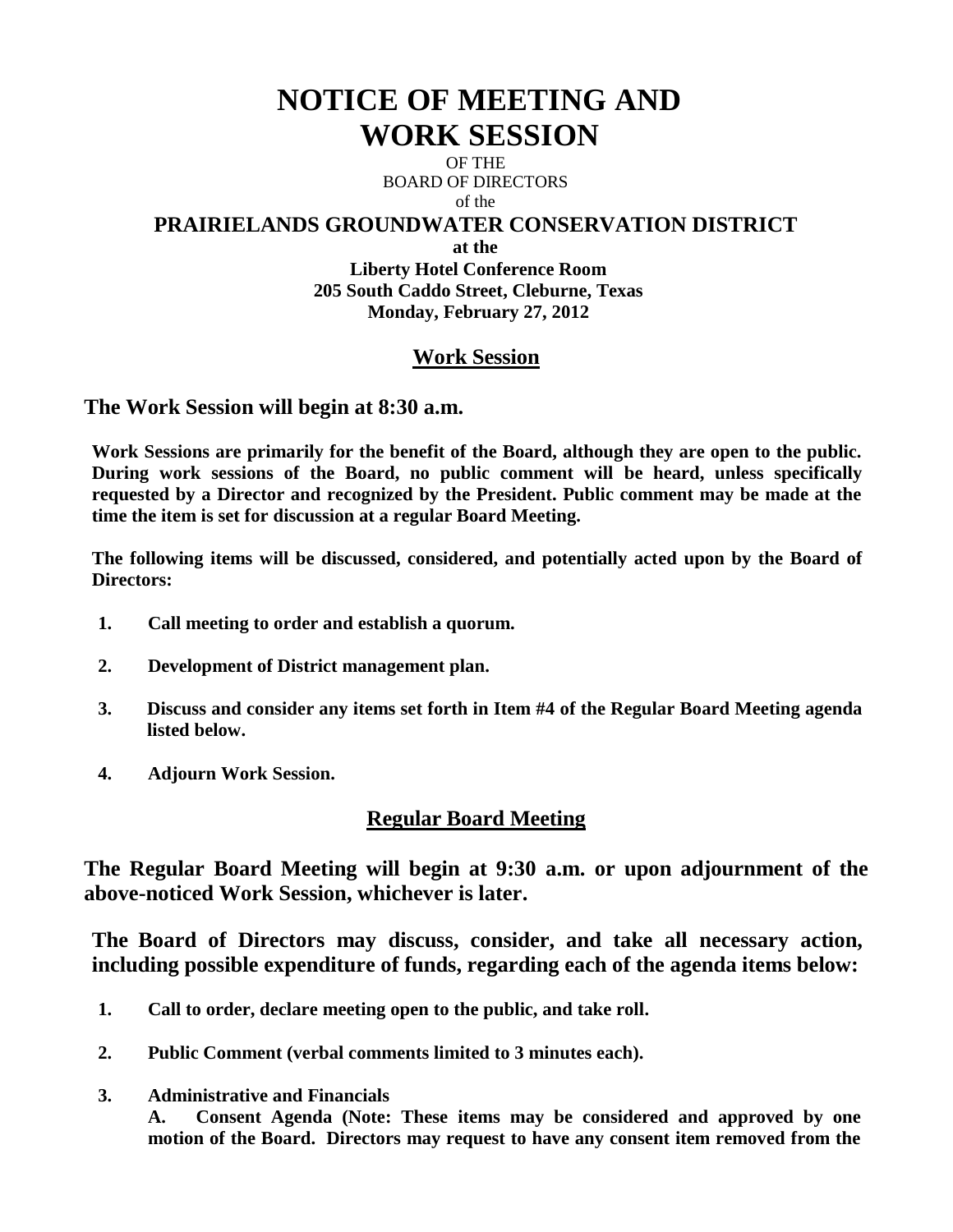#### **consent agenda for consideration and possible action as a separate agenda item):**

- 1. Approve minutes of the January 23, 2012, board meeting and work session.
- 2. Approve current budget report.
- 3. Approve reimbursement of director expenses.

#### **B. Approve monthly invoices and payment of bills**

#### **C. Approve any item removed from Consent Agenda**

#### **4. Committee Reports to the Board of Directors (the Board may discuss and take action on any item listed under a committee report):**

#### **A. Rules and Bylaws Committee:**

- 1. Brief the Board on the Committee's activities since the last regular Board meeting.
- 2. Update on informing well owners regarding their duties under the District's Temporary Rules.

#### **B. Budget and Finance Committee:**

- 1. Brief the Board on the Committee's activities since the last regular Board meeting.
- 2. Update on strategy to communicate with highest groundwater producers in Ellis, Hill, Johnson, and Somervell Counties regarding temporary rules and fee payment.
- 3. Update on District's current banking activities and accounts.

### **C. Policy and Personnel Committee:**

- 1. Brief the Board on the Committee's activities since the last regular Board meeting.
- 2. General Manager's recommendations and consider hiring of field employee for the District; consider part-time employee to assist District staff with administrative tasks.
- 3. Update regarding retirement plans for District employees.
- 4. Revisions to Personnel Policy, including policy related to employee benefits.

#### **D. Building and Facilities Committee:**

- 1. Brief the Board on the Committee's activities since the last regular Board meeting.
- 2. Update on status of setting up District's new main office.
- 3. Update on purchase or lease of equipment, furniture, supplies, and services for District office, including District internet website, GIS software, GPS, water level monitoring equipment, and District vehicle.

#### **E. Conservation and Public Awareness Committee:**

- 1. Brief the Board on the Committee's activities since the last regular Board meeting.
- 2. Update on progress from LRPR.

#### **F. Groundwater Monitoring and Database Committee:**

- 1. Brief the Board on the Committee's activities since the last regular Board meeting.
- 2. Update on work related to geodatabase and web-based application, and status of well registration within the District, including update regarding agreement with Aquaveo for continued maintenance of geodatabase and web-based application.

# **5. General Manager's Report.**

- A. Update on GMA 8 activities.
- B. Update on any other District matters.